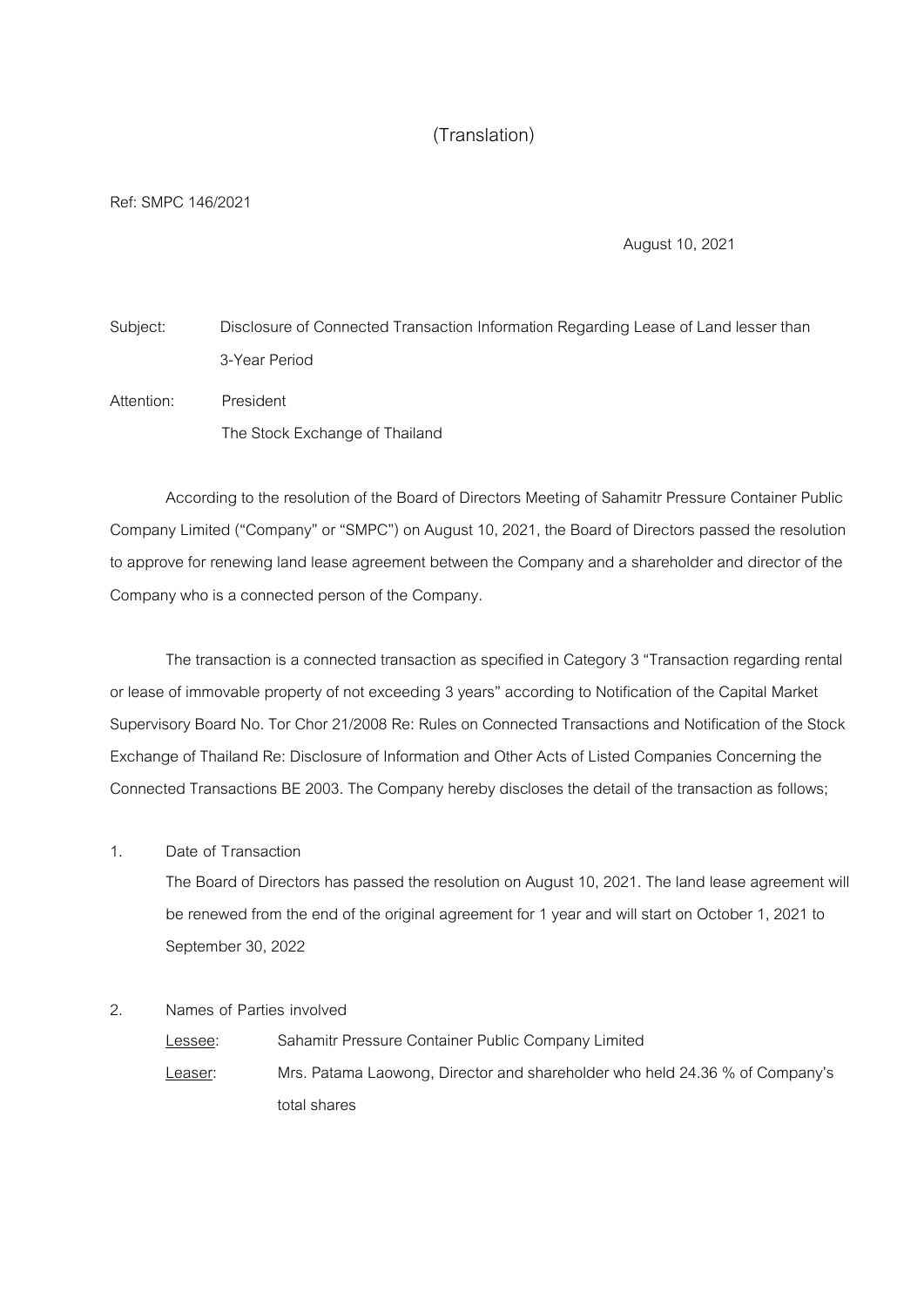### 3. General Description of the Transaction

Currently, the Company is leasing this land with the area of 6-2-71.5 Rai for storage of raw materials and for working area. The Company had reported the information in "Connected Transaction" section in annual report and in form 56-1. Details of the leased asset are as follow;

| Leased Asset      | Plot of land with the area of 6-2-71.5 Rai located at Soi Thientalay 7 $(4th$ |  |  |
|-------------------|-------------------------------------------------------------------------------|--|--|
|                   | intersection), Bangkhunthien-Chaitalay Road, Samaedam,                        |  |  |
|                   | Bangkhunthien, Bangkok which is adjacent to company's factory                 |  |  |
| Area of the Land  | Plot of land with the area of 6-2-71.5 Rai (The same area size)               |  |  |
| Lease Term        | 1 year (October 1, 2021 – September 30, 2022).                                |  |  |
|                   | The renewal will start after the current agreement ends on September          |  |  |
|                   | 30, 2021                                                                      |  |  |
| <b>Rental Fee</b> | The same rental fee at 100,000 Baht per month, Payment will be made           |  |  |
|                   | on the $5th$ date of every month                                              |  |  |

The entire rental for the 1 year is amounting to 1.2 Million Baht (excluding other duties, land and building tax)

Land and Building Tax according to Land and Building Tax Act B.E.2562 is a tax assessed based on the purpose of Land and building usage. The company uses them for raw material storage or for industrial activities which have tax rate at 0.3% of the property appraisal cost. Therefore, the total land and building tax for the 1-year agreement could be 0.11 million Baht. However, according to the Royal Decree on Land and Building Tax Reduction (No. 2), B.E. 2564 to reduce the amount of land and building tax for the year 2021 by 90% of tax collection. As a result, the residual amount paid for the year 2021 is 0.01 million Baht.

### 4. Total Value and Criteria Used in Determining a Transaction's Total Value

#### *4.1 Total Value of Transaction*

Total value of transaction is 1.2 million Baht, with the lease term of 1 year, and is not qualified as general trading condition, which means the leaser does not operate in land rental business, or offering to general public to lease such land.

## *4.2 Criteria Used in Determining The Transaction's Total Value*

The Company will renew the land lease agreement which has the same area and the same rental fee since October 1, 2017. The current rental fee refers to the comparison of appraisal reports from 2 independent appraisers, Bell Survey Ltd and The Valuation & Consultants Co.,Ltd., dated July 14, 2017 and July 24, 2017, respectively. The independent appraisers are approved by the Securities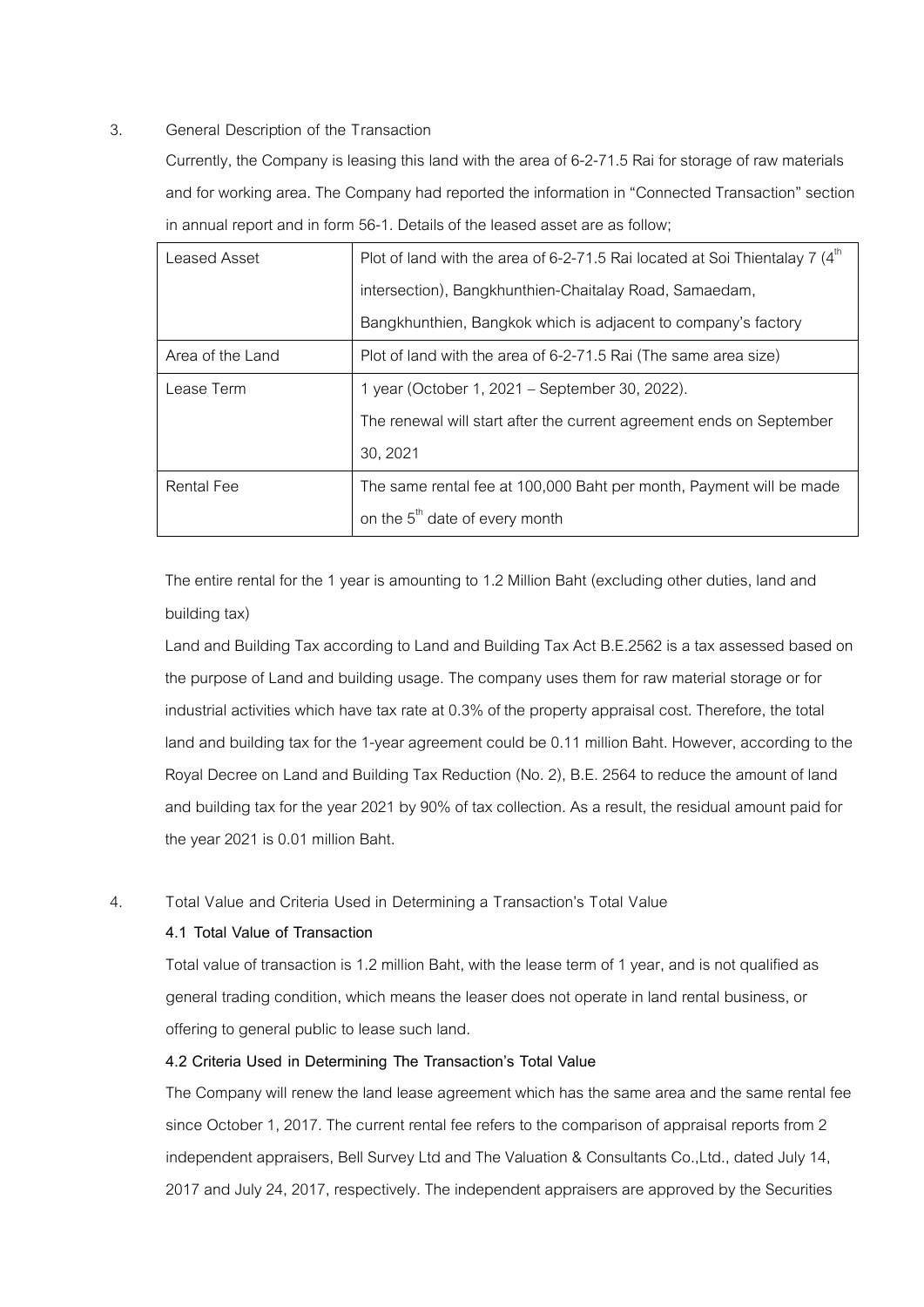and Exchange Commission and have professional qualifications and experience in the location and category of the property. Bell survey Ltd. evaluated the rental rate of 0.12 million Baht per month and The Valuation & Consultants Co.,Ltd. evaluated the rental rate of 0.16 million Baht per month. The leaser, then, chose the lower price and made discount amounting to 0.02 million Baht per month to the Company. There is no fee adjustment regarding the renewal of land rental agreement because there is no change on property appraisal cost from the Treasury Department.

### 5. Transaction Size

5.1 *Financial Summary* as at June 30, 2021, as part of financial statements of SMPC reviewed and agreed by auditor

| Unit: Million Baht         | <b>Balance Sheet</b> | 0.03% NTA | 3% NTA |
|----------------------------|----------------------|-----------|--------|
|                            | as at June 30, 2021  |           |        |
| <b>Total Assets</b>        | 3,552.53             |           |        |
| Intangible Asset           | 15.82                |           |        |
| <b>Total Liabilities</b>   | 1,338.62             |           |        |
| Minor Shareholders' Equity | N/A                  |           |        |
| Net Tangible Assets (NTA)  | 2,198.09             | 0.66      | 65.94  |

### *5.2 Total Value of Consideration*

Based on latest financial statements for the 6-month period ended June 30, 2021. The transaction amounting to 1.2 million Baht is 0.06% of Net Tangible Assets (NTA), which is above 0.03% but does not exceed 3% of the NTA, which means the transaction is subject to medium size transaction. However, if the Company includes land and building tax which will incur in the future amounting to 0.11 million Baht in the calculation, the transaction size will be equal to 0.06% of Net Tangible Assets (NTA). It is still not exceed 3% of NTA and still remains as medium size transaction

#### *5.3 Company's Action Upon Transaction*

The Company has to obtain resolution for approval from Board of Management meeting, and disclose the information to the Stock Exchange of Thailand.

### 6. Rationale to Enter into The Transaction

The plot of land is located adjacent to the Company's factory. The objective of making the agreement is to keep raw materials before entering into the production process. Due to the Company's expansion, the Company needs space for raw materials stock for its production. As a result, the space in the factory is insufficient. Moreover, leasing area in adjacent to the Company's factory allows more practical operation and transportation cost saving than leasing other areas.